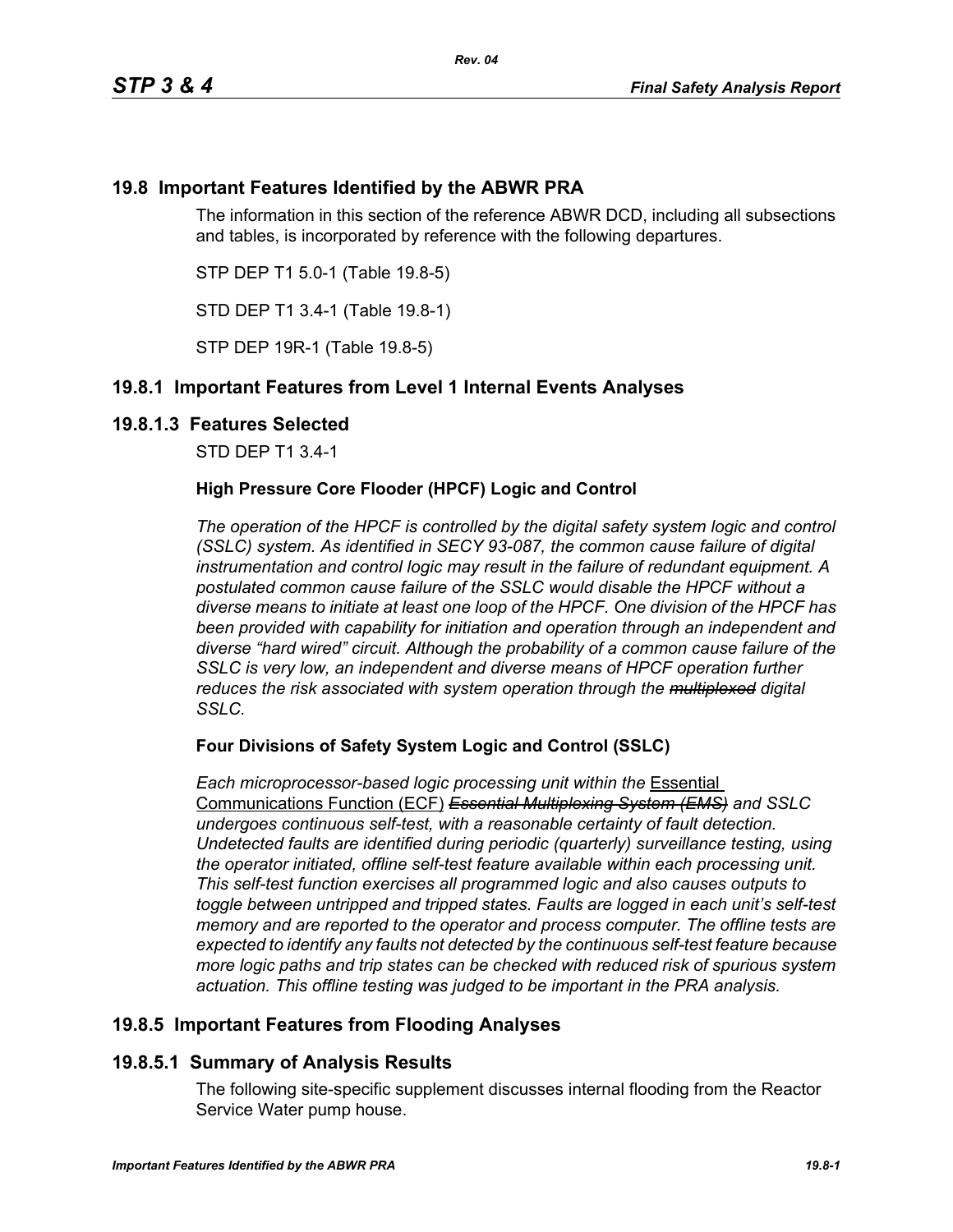*The ABWR flooding analysis evaluated all potential flood sources and through the use of simplified event trees determined the CDF for each building of interest. The three* four *buildings determined to have the potential for flooding to affect safety-related equipment are the Turbine, Control, and Reactor Buildings*, and the Reactor Service Water (RSW) pump house*. The other buildings do not contain safety-related equipment and are not connected to buildings that do. Tunnels from each of these buildings which are routed to the radwaste building are sealed to prevent interbuilding flooding. Therefore, the interbuilding flooding probability through these tunnels was evaluated to be several orders of magnitude lower than direct flooding due to pipe breaks in each building and was not included in the event trees. The adequacy of the tunnel seals should be confirmed by the COL applicant. The CDF for events initiated by flooding in the Turbine Building is extremely small for a low power cycle heat sink (PCHS) and very small for a high PCHS. The CDF for events initiated by flooding in the Control Building is very small*, the CDF for events initiated by flooding in the RSW pump house is very small, *and the CDF for events initiated by flooding in the Reactor Building is extremely small. The estimated CDF for events initiated by flooding from all internal flood sources is very small for a low PCHS and for a high PCHS.*

### **19.8.5.3 Features Selected**

The following site-specific supplement discusses internal flooding from the Reactor Service Water pump house.

#### *Water Level Sensors in the RCW/RSW rooms*

*Water level sensors are installed in the turbine building condenser pit, and the RCW rooms in the control building,* and *in* the RSW pump rooms*. These sensors are used to detect flooding in the rooms and send signals to trip pumps and close isolation valves in the affected systems. The sensors are arranged in a two-out-of-four logic. The control building* and the RSW pump house *has* have *two sets of sensors (lower and upper) which measure the water level using diverse means to eliminate the potential for common cause failures. The sensors also send signals to the control room to alert the operator to a potential flooding condition so that appropriate manual actions can be taken to isolate the flooding source.*

STP DEP 19R-1

#### *Anti-siphon Capability*

*The reactor service water (RSW) system contains anti-siphon capability (e.g.,vacuum breakers, air break) to stop flooding in the event of a break in a RSW line in the reactor component cooling water (RCW) rooms in the control building. The antisiphon capability will terminate RSW flow if the RSW pumps are tripped but the isolation valves in the affected division fail to close. The anti-siphon capability applies to both the RSW supply and return lines from/to the ultimate heat sink.*

STP DEP 19R-1

*Ultimate Heat Sink*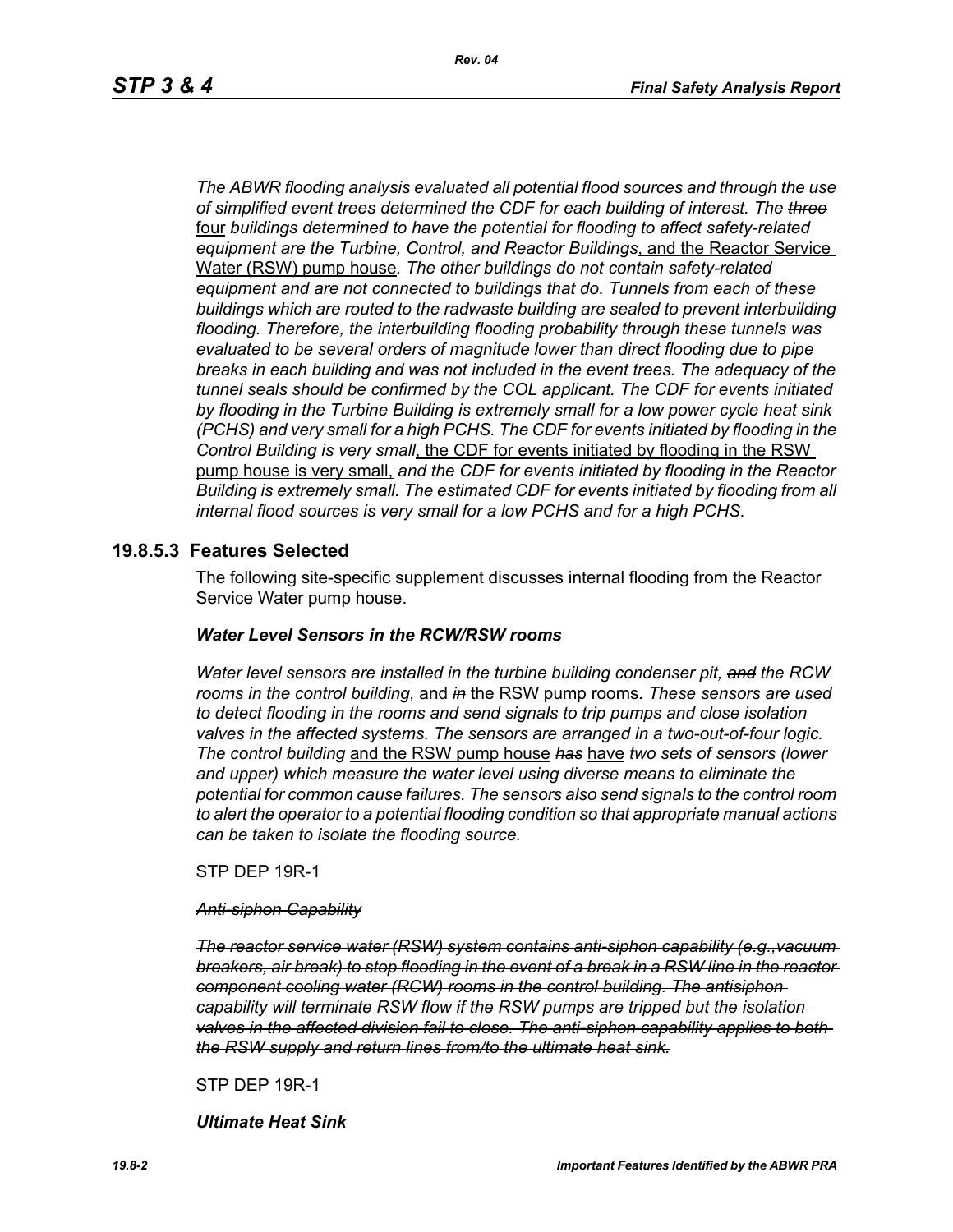*The ultimate heat sink will be designed such that water cannot gravity drain to the control building in excess of the allowed 4000 meters of RSW pipe from the isolation valves in the pump house (2000 meters each for supply and return).*

#### *RSW System*

*A maximum of 4000 meters of RSW piping is allowed between the RSW isolation valves at the pump house and the control building (2000 meters each for supply and return).*

The following site-specific supplement discusses internal flooding from the Reactor Service Water pump house.

### *Floods Originating in Turbine, Control, and* **or** *Reactor Buildings***, or the RSW Pump House**

*The screening analysis indicated that the flooding analysis only needed to address internal flooding from sources in the Turbine, Control, and Reactor Buildings*, and the RSW Pump House. *Other buildings do not contain equipment that can be used to achieve safe shutdown and flooding in those buildings cannot propagate to buildings which contain safe shutdown equipment. Although flooding originating in the Turbine Building could propagate through the Service Building and potentially enter the Control or Reactor Buildings if watertight doors fail or are left open, the analysis does not consider flooding to originate in the Service Building. The analysis addresses the potential for propagating of flooding through the Service Building.*

STP DEP T1 5.0-1

### **Operator Check Watertight Doors are Dogged**

The flooding analysis assumes that all watertight doors-except the normally-open maincontrol room access door, *are closed and dogged to prevent floods from propagating from one area to another* or from outside to the inside*. The watertight doors are alarmed to alert security personnel that a watertight door is open but, with the exception of the watertight doors in the RSW pump house, will not alarm to indicate that a door is not dogged. To guard against a door being left undogged, operators should check the doors every shift to assure that they are closed and dogged. The watertight doors in the RSW pump house are alarmed if open or if left undogged.* All plant entrance doors located below the maximumdesign basis flood level are provided with normally closed watertight doors or other watertight barriers. The equipment access entrances to the emergency diesel generator rooms are provided with watertight blocks that are only removed for necessary maintenance.

### **View of the Main Cooling Reservoir**

Plant buildings are located such that security personnel will have a clear and unobstructed view of the main cooling reservoir. Having such a view allows for prompt notification of the main control room so that the normally-openall watertight doors to the main control room can be verified closed before failure of the main cooling reservoir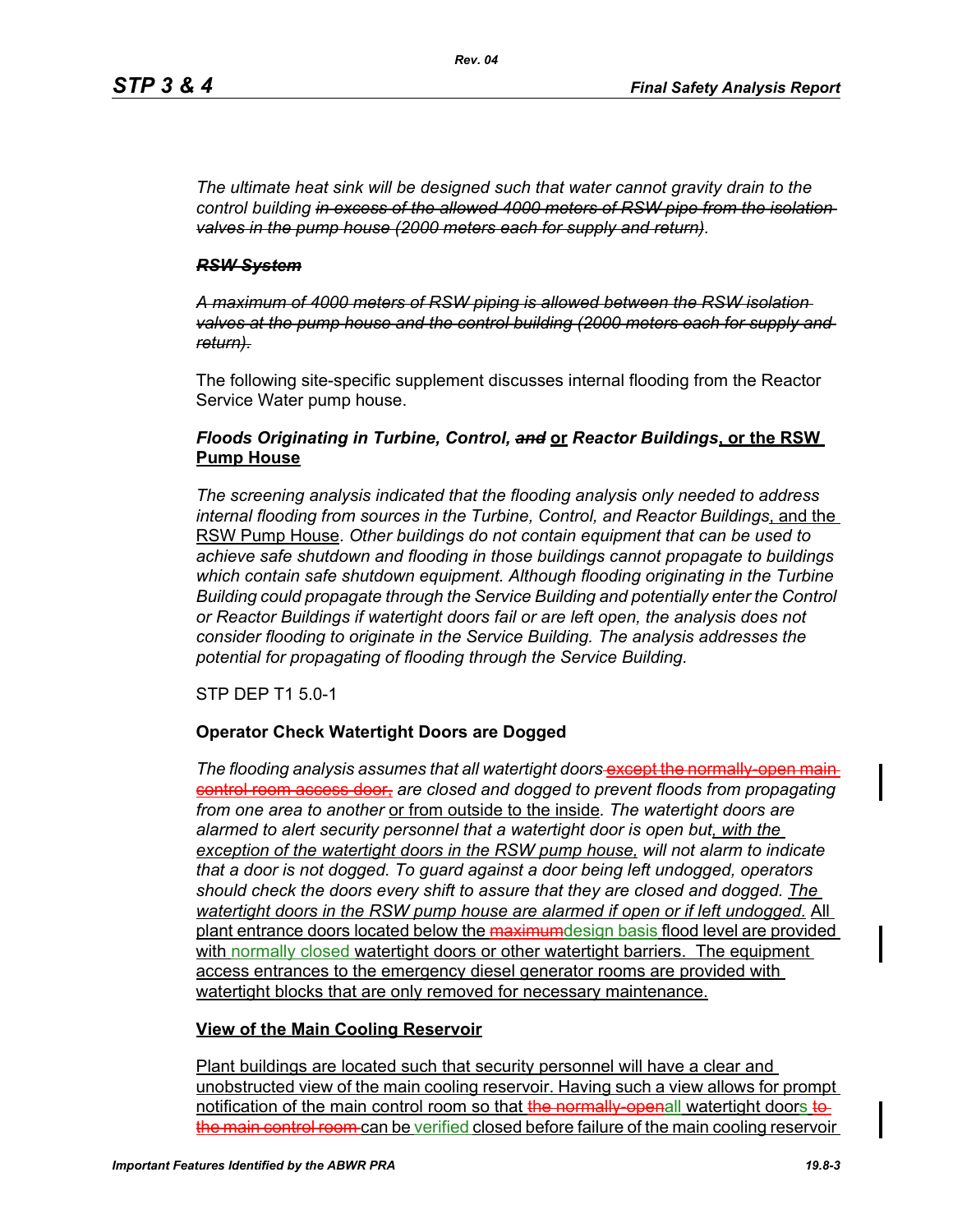could be expected to threaten the plant. The area between the plant and the main cooling reservoir is lighted so that clear views are provided at night.

### **Operator Actions to Ensure Integrity Against External Floods**

In addition to having unobstructed views of the main cooling reservoir, security personnel will be trained to alert the main control room immediately to any indication of main cooling reservoir failure. On such notification, personnel in the main control room will ensure that the access door is closed immediatelyall watertight doors are verified closed. Also, all external doors located below the maximumdesign basis flood level will be verified closed and verified on notification of any upstream dam failures. The emergency procedures for Severe External Flooding ensure that watertight barriers are in place and external opening sandbagged prior to the arrival on site of high water levels from external flooding (COM 19.9-3).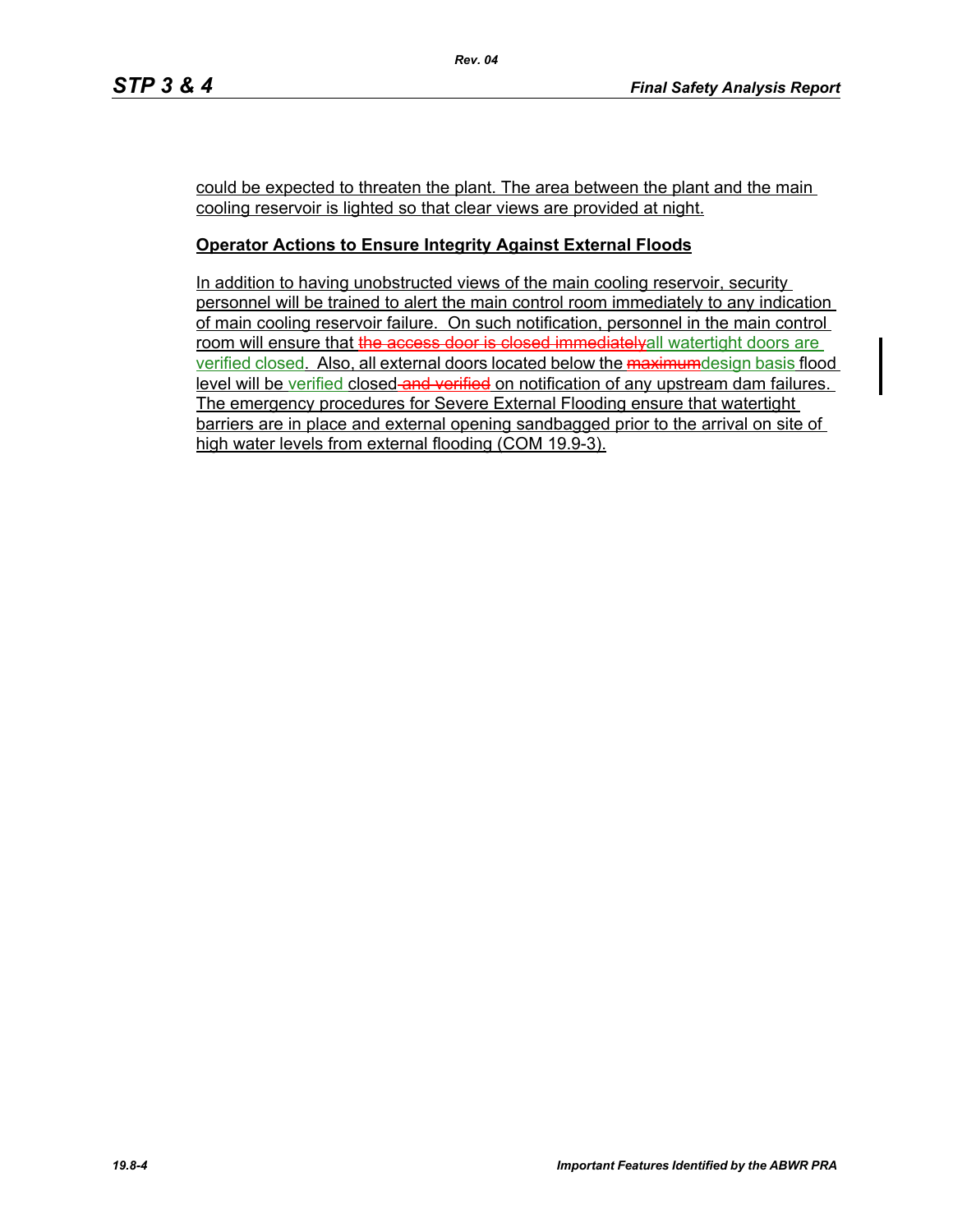| <b>Feature</b>                                                                                                                                                              | <b>Basis</b>                                                                                                                                                                                                                                                                                                                                                                                         |
|-----------------------------------------------------------------------------------------------------------------------------------------------------------------------------|------------------------------------------------------------------------------------------------------------------------------------------------------------------------------------------------------------------------------------------------------------------------------------------------------------------------------------------------------------------------------------------------------|
| Operability of one high pressure core flooder<br>(HPCF) loop independent of essential multiplexing<br>system the Essential Communications<br><u>Functions (2.2.6).</u>      | Provides an independent and diverse means of<br>initiating emergency core cooling in the event of<br>postulated common mode failures in the digital<br>safety system logic and control (SSLC).                                                                                                                                                                                                       |
| Conduct of quarterly testing of the Essential-<br><b>Multiplexing System Essential Communication</b><br><b>Functions and the Safety System Logic and Control</b><br>System. | This testing is conducted to discover faults that are<br>not identified by the continuous self-test feature.<br>The conduct of the quarterly testing substantially<br>increases the reliability of the Essential Multiplexing-<br><b>System Essential Communication Functions and</b><br>the Safety System Logic and Control System and<br>the subsequent contribution to the low calculated<br>CDF. |

|  |  | Table 19.8-1 Important Features from Level 1 Internal Events Analyses |  |
|--|--|-----------------------------------------------------------------------|--|
|--|--|-----------------------------------------------------------------------|--|